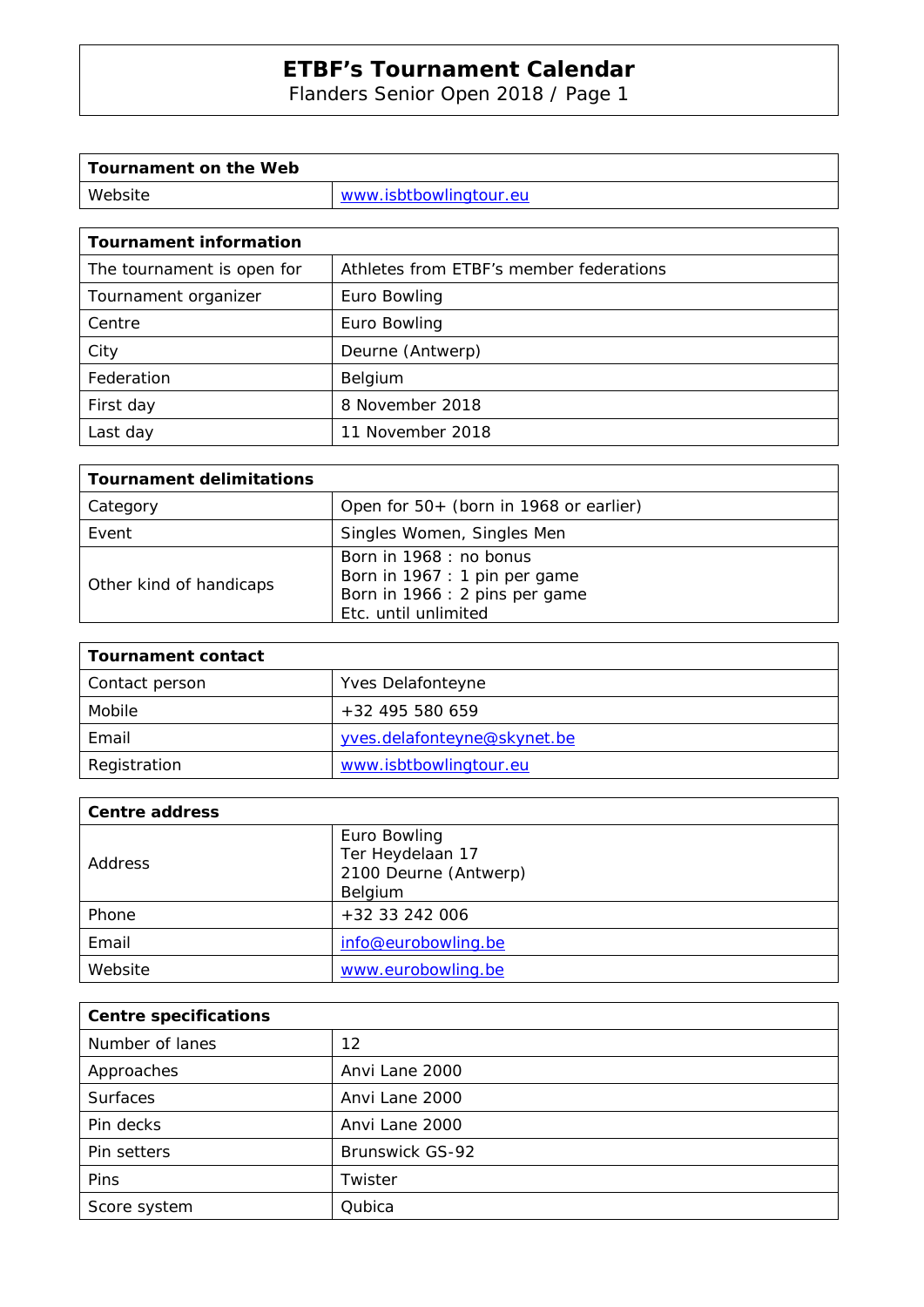Flanders Senior Open 2018 / Page 2

| <b>Dressing specifications</b> |                  |
|--------------------------------|------------------|
| Oil machine                    | Kegel Walker     |
| Oil                            | Kegel Navigate   |
| Cleaner                        | Kegel Defense C  |
| Pattern prepared by            | Stefan Hendrickx |
| Dressing done by               | Stefan Hendrickx |

| Prize money specifications |       |
|----------------------------|-------|
| Prize fund status          | Fixed |
| Tax on prizes              | No    |

| Prize money expressed in €          |                    |                      |
|-------------------------------------|--------------------|----------------------|
| <b>Position</b>                     | <b>Singles Men</b> | <b>Singles Women</b> |
| Position 1                          | 1.100              | 500                  |
| Position 2                          | 750                | 400                  |
| Position 3                          | 550                | 300                  |
| Position 4                          | 400                | 200                  |
| Position 5-6                        | 250                | 150                  |
| Position 7-8                        | 250                | 100                  |
| Position 9-12                       | 175                |                      |
| Position 13-16                      | 150                |                      |
| Position 17-22                      | 100                |                      |
| Position 23-28                      | 75                 |                      |
| Turbo 1                             | 200                | 100                  |
| Turbo 2                             | 150                | 50                   |
| Turbo 3                             | 100                |                      |
| 1 <sup>st</sup> after qualification | 200                | 100                  |
| 2 <sup>nd</sup> after qualification | 150                | 50                   |
| 3 <sup>rd</sup> after qualification | 100                |                      |
| <b>Total</b>                        | 7.050              | 2.200                |

## **Tournament format**

**Qualification**  Entries, 6 games Re-entries, 6 games

**Turbo Competition** 

All Games count for Turbo

-----------

**Men's Competition** 

**28 male athletes will qualify for the final steps**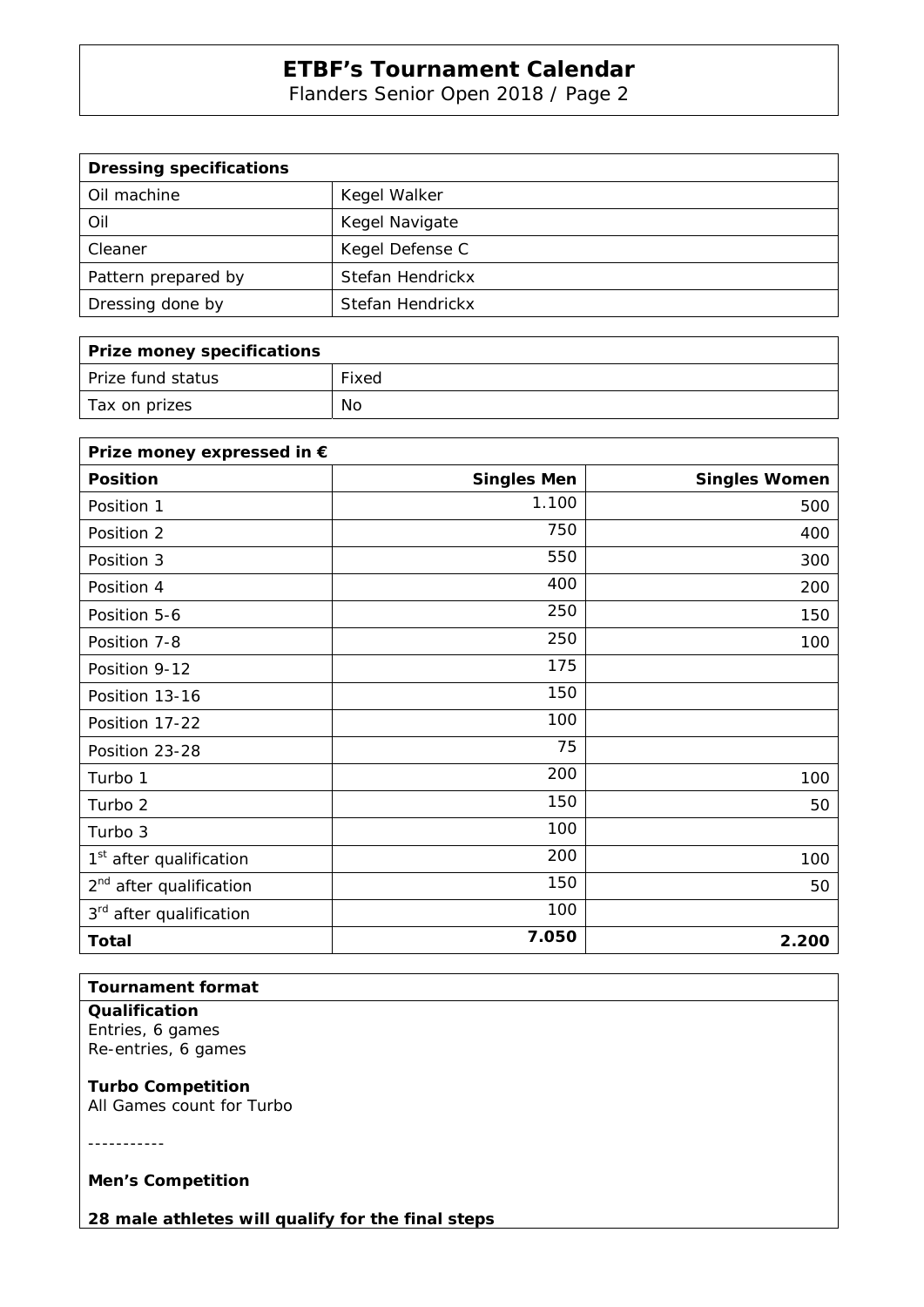Flanders Senior Open 2018 / Page 3

### A: Top 20 from the general standing

B: Top 3 from a standing only including scratch scores, not qualified from A

C: Top 3 from the Turbo Competition, not qualified from A or B

D: Top 2 from Desperado Squad

#### **Men's Seeding for the final step 1-2**

4 athletes positioned 1-4 in the general standing will qualify for the Final Step 2 24 athletes, which is all other qualified athletes, will play in the Final Step 1

#### **Men's Final Step 1**

24 athletes will play 4 games starting from scratch Top 12 is qualified for the final step 2

#### **Division in lane pair for Men's Final Step 2-4**

For the Final Step 2 the athletes are divided over 4 pair of lanes. Group 1: 1<sup>st</sup> Qualifier, 4<sup>th</sup> Final Step 1, 5<sup>th</sup> Final Step 1, 12<sup>th</sup> Final Step 1 Group 2: 2<sup>nd</sup> Qualifier, 3<sup>th</sup> Final Step 1, 6<sup>th</sup> Final Step 1, 11<sup>th</sup> Final Step 1 Group 3: 3<sup>th</sup> Qualifier, 2<sup>nd</sup> Final Step 1, 7<sup>th</sup> Final Step 1, 10<sup>th</sup> Final Step 1 Group 4:  $4^{\text{th}}$  Qualifier,  $1^{\text{st}}$  Final Step 1,  $8^{\text{th}}$  Final Step 1,  $9^{\text{th}}$  Final Step 1

The athletes will stay on the same pair of lanes for all there steps.

#### **Men's Final Step 2**

16 athletes will play 2 games starting from scratch The lowest scoring athlete at each pair will be eliminated

#### **Men's Final Step 3**

12 athletes will play 2 games starting from scratch The lowest scoring athlete at each pair will be eliminated

#### **Men's Final Step 4**

8 athletes will play 2 games starting from scratch The lowest scoring athlete at each pair will be eliminated

The Total score from Final Step 2-4 (6 games) of the 4 remaining players will decide the ranking before the Stepladder.

#### **Men's Final Step 5**

There will be 3 stepladder matches

Stepladder match 1 The athlete seeded 4 and the athlete seeded 3 will play a one-game match The winner continues

Stepladder match 2 The winner of match 1 and the athlete seeded 2 will play a one-game match The winner continues

Stepladder match 3 The winner of match 2 and the athlete seeded 1 will play a one-game match

-----------

#### **Women's Competition**

**8 female athletes will qualify for the final steps**  A: Top 5 from the general standing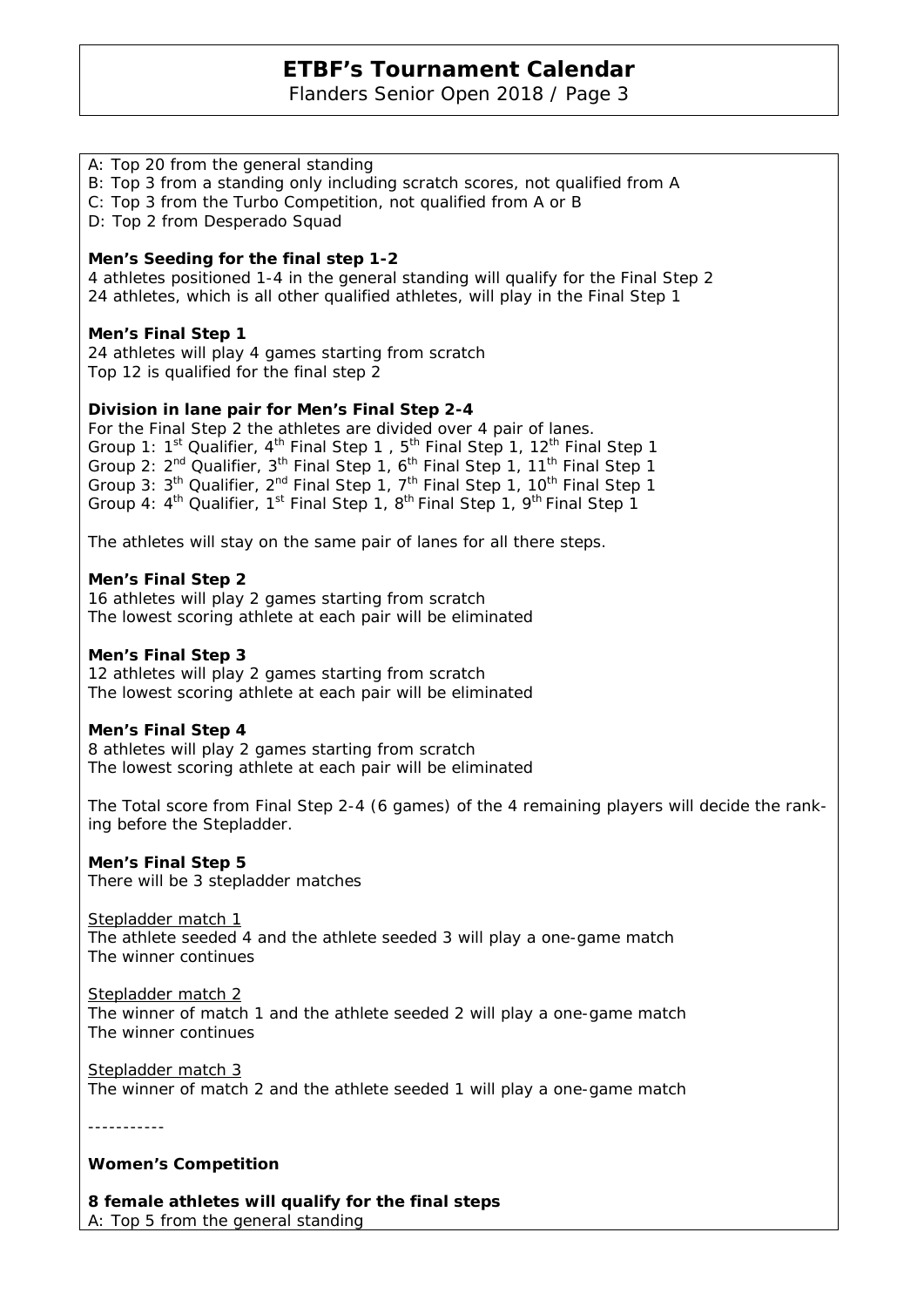Flanders Senior Open 2018 / Page 4

B: The athlete having the highest scratch scores, not qualified from A C: The athlete having the highest turbo scores, not qualified from A or B D: The winner of the desperado squad **Division in lane pair for Women's Final Step 1-2**  For the Final Step 1-2 the athletes are divided over 4 pair of lanes Group 1:  $1^{st}$  Qualifier,  $4^{th}$  Qualifier,  $5^{th}$  Qualifier,  $2^{nd}$  Turbo Qualifier Group 2: 2<sup>nd</sup> Qualifier, 3<sup>th</sup> Qualifier, Scratch Qualifier, 1<sup>st</sup> Turbo Qualifier The athletes will stay on the same pair of lanes for both steps. **Women's Final Step 1**  8 athletes will play 2 games starting from scratch The lowest scoring athlete at each pair will be eliminated **Women's Final Step 2**  6 athletes will play 2 games starting from scratch The lowest scoring athlete at each pair will be eliminated The Total score from Final Step 1-2 (4 games) of the 4 remaining players will decide the ranking before the Stepladder. **Women's Final Step 3**  There will be 3 stepladder matches Stepladder match 1 The athlete seeded 4 and the athlete seeded 3 will play a one-game match The winner continues Stepladder match 2 The winner of match 1 and the athlete seeded 2 will play a one-game match The winner continues Stepladder match 3 The winner of match 2 and the athlete seeded 1 will play a one-game match

#### **Tournament tie rules**

#### **Qualification**

In case of a tie, the athlete with the lowest bonus will be ranked higher. If a tie still exists, the athlete with the highest game (incl. bonus) will be highest ranked, then the athlete with the second highest game (incl. bonus) etc.

## **Turbo Competition**

In case of a tie, the athlete with the lowest bonus will be ranked higher. If a tie still exists, the athlete with the highest qualification game (incl. bonus) will be highest ranked, than the athlete with the second highest game (incl. bonus) etc.

## **Final Steps before the Stepladder Final**

Ties will only be broken to decide the eliminated athlete. First; the athlete with the highest bonus will be eliminated. If a tie still exists, the tie will be broken by playing a  $9<sup>th</sup>$  and  $10<sup>th</sup>$  frame roll off, repeated until the tie is broken.

## **Internal seeding of the four stepladder finalists**

First; the athlete with the lowest bonus will be seeded highest. If a tie still exists, and the tie concerns seeding 1-3, the tie will be broken by playing a  $9<sup>th</sup>$  and 10<sup>th</sup> frame roll off, repeated until the tie is broken.